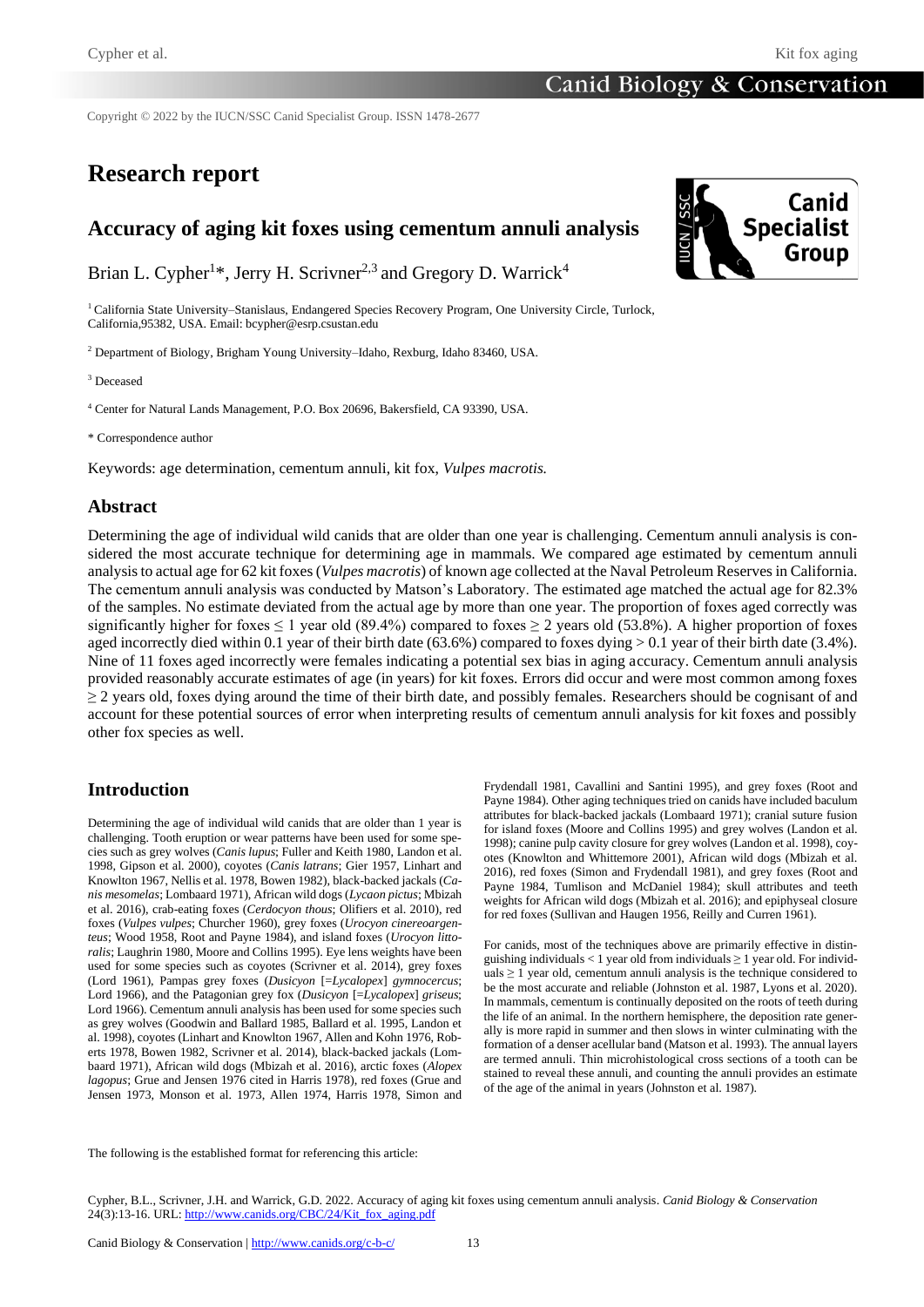Cypher et al. Kit fox aging the state of the state of the state of the state of the state of the state of the state of the state of the state of the state of the state of the state of the state of the state of the state of

We assessed the accuracy of cementum annuli analysis for determining age for kit foxes (*Vulpes macrotis*; IUCN ranking LC). A 16-year (1980-95) investigation was conducted on the demography and ecology of endangered San Joaquin kit foxes (*V. m. mutica*) at the Naval Petroleum Reserves (NPR) Numbers 1 and 2, located in Kern County, California (Cypher et al. 2000). A primary objective of this investigation was to determine survival rates and causes of mortality. Thus, 525 adult and juvenile kit foxes were radio-collared and monitored, and 367 foxes were recovered dead. Various biological samples were collected from the dead foxes including a lower canine tooth for age determination. For canids, lower canines are considered to be the optimal teeth for determining age using cementum annuli analysis (Lyons et al. 2020). Many of the foxes in the NPR study were first collared as young of the year, and therefore, their exact age was known. Teeth from these foxes provided an opportunity to compare age estimated by cementum annuli analysis to actual age.

### **Methods**

A lower canine tooth was extracted from the mandible of foxes found dead at the NPR, California. Each tooth was allowed to air-dry, and then was stored in a labelled coin envelope. The tooth samples were submitted to Matson's Laboratory (Manhattan, Montana) for cementum annuli analysis. In brief, the teeth were cleaned in a hot water bath to remove any dirt and soft tissue, decalcified in a weak acid solution, embedded in paraffin, and thinly sectioned using a rotary microtome. The sections were then mounted on microscope slides and stained to enhance visibility of the annuli. The annuli were counted by a certified technician and the results recorded. A certainty level also was recorded for each age estimate with "A" indicating high confidence for the estimate and "B" indicating that the evidence was less strong with possible error. Additional details on the processing and analysis of tooth samples are available from Matson's Laboratory [\(https://matsonslab.com\)](https://matsonslab.com/).

For each sample, we compared the estimated ages provided by Matson's Laboratory to the actual known ages of the foxes. We determined the proportion of samples where the estimated and known ages agreed for the A and B confidence categories separately and for all samples combined. We assessed the strength of the relationship between estimated and known ages for all samples and for the A and B confidence categories using correlation analysis. We also compared the proportion of foxes aged correctly among age classes  $(0, 1, 2, \ge 3)$  using Fisher exact tests. The proportions aged correctly also were compared between foxes of known age  $\leq 1$  year and foxes ≥ 2 years using a chi-square test with a Yate's correction for continuity. An examination of the dates of death for the foxes from which tooth samples were obtained revealed that a number of the foxes died within 0.1 year (ca. 36 days) of their putative birth date, which for kit foxes at the NPR was estimated to be  $15<sup>th</sup>$  February (Zoellick et al. 1987). For all samples and for those in the A and B confidence categories separately, we compared the proportion of samples aged correctly between foxes dying within 0.1 year of 15<sup>th</sup> February and all other foxes using Fisher exact tests. For all statistical tests, we used an alpha level of 0.05.

#### **Results**

Tooth samples were available from 62 kit foxes of known age. Matson's Laboratory estimated fox age with a confidence level of A for 51 samples and a confidence level of B for 11 samples. The estimated age agreed with the known age for 88.2% of the level A samples, 54.4% of the level B samples, and 82.3% of all samples combined. The correlation between the estimated and known ages was significant for the level A samples ( $r = 0.90$ ,  $p$ )  $<$  0.01), level B samples ( $r$  = 0.88,  $p$  < 0.01), and for all samples combined

 $(r = 0.92, p < 0.01)$ . The proportion of foxes aged correctly (Figure 1) did not differ between age classes 0 and 1 (Fisher  $p = 0.62$ ) or between age classes 2 and  $\geq$  3 (Fisher  $p = 0.59$ ), and the difference was near significant between age classes 1 and 2 (Fisher  $p = 0.05$ ). The proportion of foxes aged correctly was significantly higher ( $\chi^2_{\text{61}} = 6.37$ ,  $p = 0.01$ ) for foxes  $\leq 1$  year old (89.4%) compared to foxes  $\geq$  2 years old (53.8%).

For all 11 of the samples (6 level A, 5 level B) where the estimated and known ages did not agree, the estimated ages differed by 1 year; the estimated age was 1 year less than the actual age for seven samples (all adults) and 1 year more than the actual age for four samples (one adult and three young of the year). Of the 11 foxes where the estimated and known ages did not agree, nine were females and two were males. Among the nine females, estimated age was 1 year less than actual age for the six adults and estimated age was 1 year more than actual age for the three young of the year. For the two males where the estimated and known ages did not agree, both were adults and estimated age was 1 year more than actual age for one and 1 year less than actual age for the other.

The proportion of foxes dying  $\leq 0.1$  year of their putative birth date (15<sup>th</sup>) February) was significantly higher for foxes in which the estimated age did not match the known age (Table 1) for level A samples and all samples combined. For level B samples, the proportions seemed quite different (16.7% versus 60.0%), but the Fisher's exact test did not yield a significant *p*-value, probably due to small sample sizes.

#### **Discussion**

Cementum annuli analysis provided a reasonably accurate estimate of age for kit foxes with over 80% of the known-age samples we submitted being aged correctly. Not unexpectedly, the error rate was higher for samples aged with a confidence level of B. Regardless of confidence level, the errors never were greater than 1 year. Allen (1974) claimed he correctly aged 95 known-aged adult red foxes using cementum annuli analysis after applying correction factors that he had devised based on when individuals were harvested. Grue and Jensen (1973) correctly aged 125 of 135 (92.6%) teeth from red foxes of known age. Scrivner et al. (2014) reported that Matson's Laboratory had correctly aged teeth from 28 known-aged coyotes.



Figure 1. Proportion of tooth samples from known-age kit foxes that were correctly aged by Matson's Laboratory using cementum annuli analysis.

Table 1. Comparison of the proportions (%) of kit foxes dying  $\leq 0.1$  year of their putative birth day (15<sup>th</sup> February) between foxes in which age estimated by cementum annuli analysis was correct (i.e., matched known age) and foxes in which the estimated age was incorrect. The proportions were compared using a Fisher's exact test.

|             |    | Estimated age correct<br>Foxes dying $\leq 0.1$ |      |  | Estimated age incorrect |      |                     |
|-------------|----|-------------------------------------------------|------|--|-------------------------|------|---------------------|
|             |    |                                                 |      |  | Foxes dying $\leq 0.1$  |      |                     |
| Samples     | n  | year of birth day                               | %    |  | year of birth day       | %    | Fisher's exact test |
| Level A     | 45 |                                                 | 2.2  |  |                         | 66.7 | p < 0.01            |
| Level B     |    |                                                 | 16.7 |  |                         | 60.0 | $p = 0.24$          |
| All samples |    |                                                 | 3.4  |  |                         | 63.6 | p < 0.01            |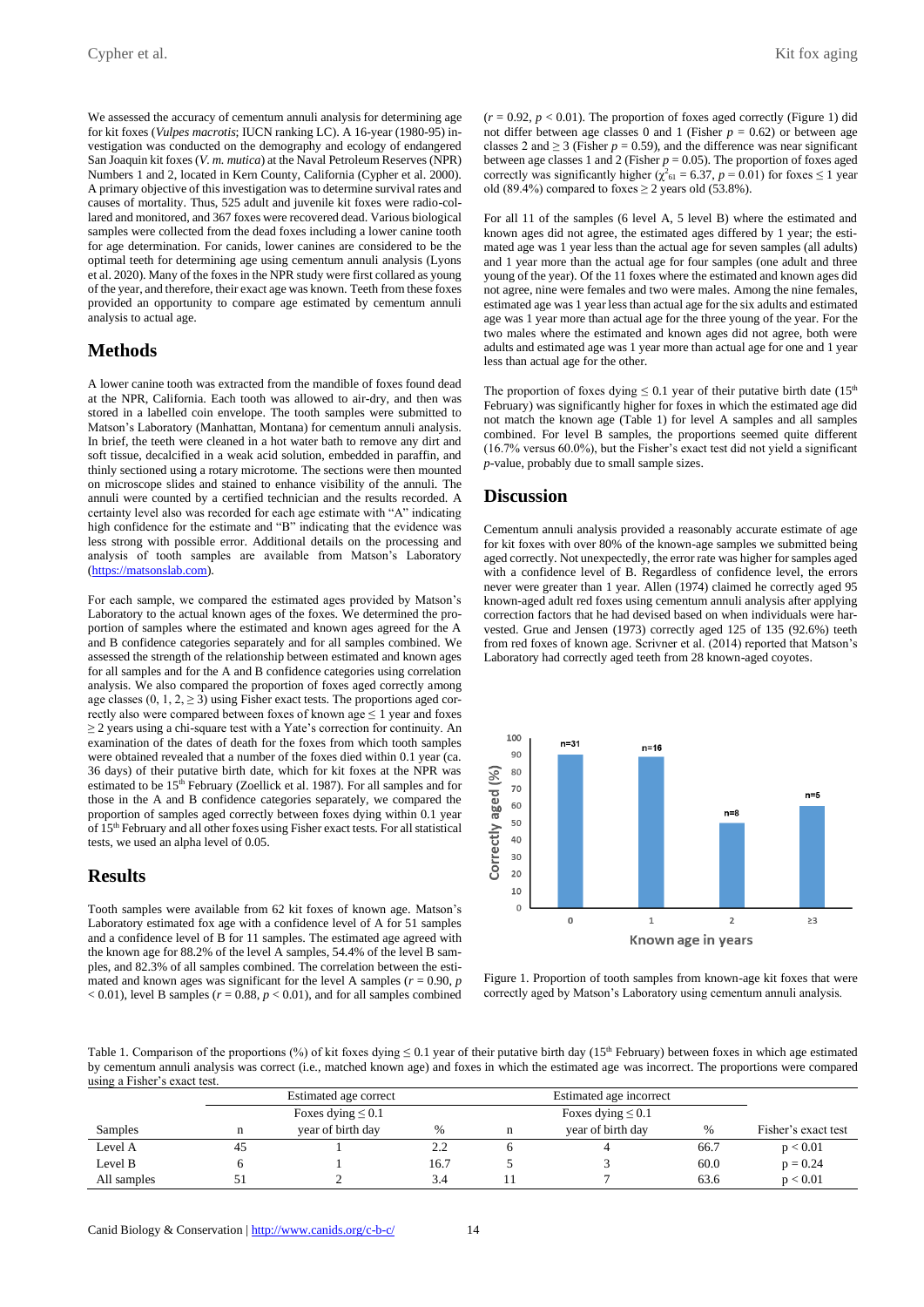The source of the errors for the kit fox samples that were aged incorrectly is not known. Some estimated ages were 1 year more than the actual age and some were 1 year less. Double or uneven cementum layers can cause aging errors (Johnston et al. 1987), particularly the overestimation of age in juveniles and the underestimation of age in adults, as was documented with grey wolves (Landon et al. 1998, Gipson et al. 2000) and also black bears (*Ursus americanus*; Harshyne et al. 1998) and polar bears (*Ursus maritimus*; Hensel and Sorensen 1980). It is unknown whether these problems were encountered in the kit fox samples.

Several factors appeared to be associated with higher error rates in aging kit fox teeth using cementum annuli analysis. More errors were observed among foxes of known age  $\geq 2$  years. Grue and Jensen (1973) were able to accurately age foxes  $< 1$  year or  $> 3$  years old but were less accurate determining the age of foxes in their second or third year. Harshyne et al. (1998) also reported that error rates increased with age for black bears.

Higher error rates were observed for samples from kit foxes that died within 0.1 years (approximately 36 days) of their putative date of birth. Wide (light staining) layers form in spring and summer, narrow (dark staining) layers form in autumn and winter (Lombaard 1971, Matson et al. 1993). The dark layers define the boundary between years. These layers can be difficult to distinguish when they are forming or have just formed (Johnston et al. 1987, Matson et al. 1993). Exactly when this layer forms in kit fox teeth is unknown, but apparently there can be considerable variation in the timing. Grue and Jensen (1973) found that this layer can form any time from March to September in northern European red foxes. Similarly, Harris (1978) found that it formed any time from April to August in British red foxes. The layer had already formed for some kit foxes dying before the birth date, and the layer had not yet formed for some foxes dying after the birth date. Consequently, accuracy and reliability of age estimates may be lower for kit foxes dying around the time of year of their birth. Harshyne et al. (1998) also reported higher aging error rates depending upon the time of year black bears died and attributed the errors to annual variation in cementum deposition patterns.

Interestingly, most of the errors in the age estimates were among female kit foxes. This result may have simply been random. However, formation of cementum annuli also may have been affected by reproduction, as has been reported for female black bears (Carrel 1992 cited in Matson et al. 1993, Coy and Garshelis 1992). For all six adult female kit foxes that were aged incorrectly, the estimated age was 1 year less than actual age indicating that the formation of the dark line marking the end of an annulus had been delayed. At least two of these six adult females were known to have reproduced during the winter/spring in which they died. The roles of hormone and nutrient cycles in cementum layer deposition are unknown and warrant further investigation (Johnston et al. 1987). Lombaard (1971) reported the presence of a second dark line within one annulus in a male black-backed jackal that he referred to as a "rut line", presumably resulting from changes in hormone levels or nutrition related to breeding. Such rut lines apparently are common in male red deer (*Cervus elaphus*; Mitchell 1967) and could alter age estimates if not accounted for.

Although cementum annuli analysis is a relatively robust method for estimating age among mammals, the technique does have some significant limitations. For a number of species including kit foxes, the optimal tooth to analyse is a canine. Removing a canine tooth from a carnivore, particularly in the field, is a highly invasive procedure, and the removal of a canine would place the individual at significant disadvantage in acquiring food or defending itself. Thus, removing a canine tooth from a live wild carnivore is considered unethical (Lyons et al. 2020). Consequently, samples generally are only available from dead animals (e.g., telemetered individuals dying during studies, individuals collected in conjunction with harvest or control programs, museum specimens). Removal of teeth such as incisors or premolars, which work well for some species, may have less of an impact on a live animal, but still may be controversial (Festa-Bianchet et al. 2002, Lyons et al. 2020).

Also, specialized equipment and expertise are required to appropriately process samples and accurately interpret results (Johnston et al. 1987). Few facilities and individuals have the necessary equipment and expertise. Services such as Matson's Laboratory are available to conduct cementum annuli analysis, but of course a cost is involved. However, when post-juvenile age estimates are needed and the appropriate equipment and expertise is available or funding is available to purchase analytical services, then cementum annuli analysis may be the optimal option for securing age estimates for individual carnivores.

In summary, cementum annuli analysis provided reasonably accurate estimates of age (in years) for kit foxes. However, errors did occur and were most common among foxes  $\geq 2$  years old, foxes dying around the time of their birth date, and possibly females. Researchers should be cognisant of these potential sources of error when interpreting results of cementum annuli analysis for kit foxes and possibly other fox species as well. For example, when kit foxes that died within 0.1 year of their birth date were removed from the level A samples, the agreement between estimated and actual age improved to 97.9%. Thus, accounting for known sources of error can significantly improve accuracy of cementum annuli analysis results.

#### **Acknowledgements**

We thank the many individuals who recovered dead kit foxes at the Naval Petroleum Reserves in California and collected tooth samples. We thank Matson's Laboratory for analysing the samples. Funding for collecting and analysing the samples was provided by the U.S. Department of Energy.

#### **References**

Allen, S.H. 1974. Modified techniques for aging red fox using canine teeth. *Journal of Wildlife Management* 38: 152-154. doi[: 10.2307/3800213](https://doi.org/10.2307/3800213)

Allen, S.H. and Kohn, S.C. 1976. Assignment of age-classes in coyotes from canine cementum annuli. *Journal of Wildlife Management* 40: 796-797.

Ballard, W.B., Matson, G.M. and Krausman, P.R. 1995. Comparison of two methods to age gray wolf teeth. Pp. 455-460 in Carbyn, L.N., Fritts, S.H. and Seip, D.R. (eds.) *Ecology and conservation of wolves in a changing world*. Occasional Publication 35, Canadian Circumpolar Institute, Edmonton, Alberta.

Bowen, W.O. 1982. Determining the age of coyotes, *Canis latrans*, by tooth sections and tooth wear patterns. *Canadian Field-Naturalist* 96: 339-341.

Cavallini, P. and Santini, S. 1995. Age determination in the red fox in a Mediterranean habitat. *Zeitschrift fur Saügetierkunde* 60: 136-142.

Churcher, C.S. 1960. Cranial variation in the North American red fox. *Journal of Mammalogy* 41: 349-360. doi[: 10.2307/1377493](https://doi.org/10.2307/1377493)

Coy, P.L. and Garshelis, D.L. 1992. Reconstructing reproductive histories of black bears from incremental layering in dental cementum. *Canadian Journal of Zoology* 70: 2150-2160. doi:  $\frac{10.1139}{292-290}$ 

Cypher, B.L., Warrick, G.D., Otten, M.R.M., O'Farrell, T.P., Berry, W.H., Harris, C.E., Kato, T.T., McCue, P.M., Scrivner, J.H. and Zoellick, B.W. 2000. Population dynamics of San Joaquin kit foxes at the Naval Petroleum Reserves in California. *Wildlife Monographs* 45: 1-43.

Festa-Bianchet, M., Blanchard, P., Gaillard, J.M. and Hewison, J.M. 2002. Tooth extraction is not an acceptable technique to age live ungulates. *Wildlife Society Bulletin* 30: 282-288.

Fuller, T.K. and Keith, L.B. 1980. Wolf population dynamics and prey relationships in northeastern Alberta. *Journal of Wildlife Management* 44: 583-602. doi: [10.2307/3808006](https://doi.org/10.2307/3808006)

Gier, H.T. 1957. *Coyotes in Kansas*. Agricultural Experiment Station, Kansas State College of Agriculture and Applied Science, Manhattan, Kansas.

Gipson, P.S., Ballard, W.B., Nowak, R.M. and Mech, L.D. 2000. Accuracy and precision of estimating age of gray wolves by tooth wear. *Journal of Wildlife Management* 64: 752-758.

Goodwin, E.A. and Ballard, W.B. 1985. Use of tooth cementum for age determination of gray wolves. *Journal of Wildlife Management* 49: 313-316. doi[: 10.2307/3801522](https://doi.org/10.2307/3801522)